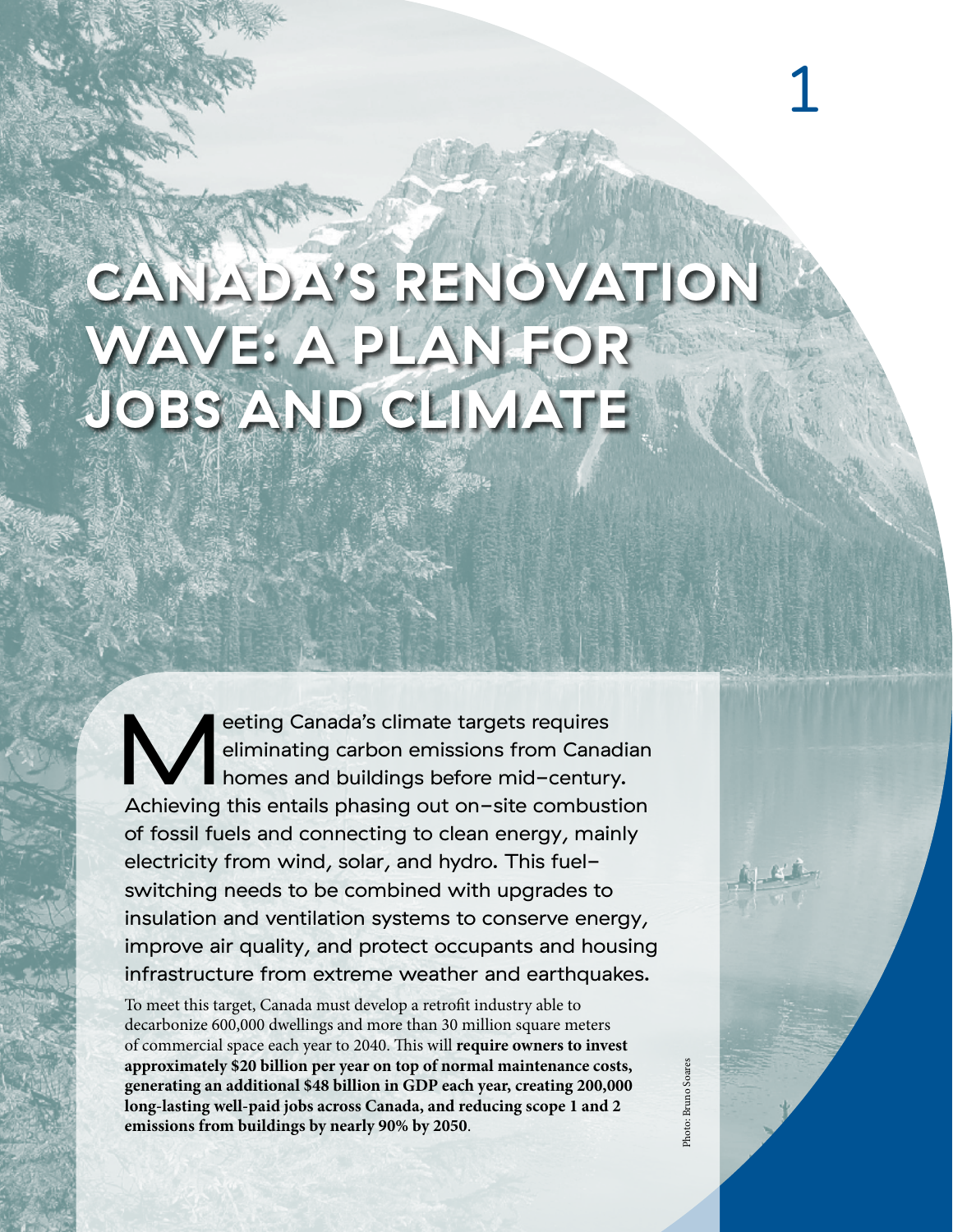### CANADA'S RENOVATION WAVE: A PLAN FOR JOBS AND CLIMATE





Photo: Manifesting Lucidity

## **Background**

- The Canada Green Homes Grant program, launched in May 2021, allocates \$2.6 billion over seven years to provide up to 700,000 grants of up to \$5,000 to help homeowners make energy-efficient improvements to their homes;
- Budget 2021 makes available \$4.4 billion over five years to help homeowners and landlords do home retrofits with interest-free loans of up to \$40,000. This program includes a dedicated funding stream for low-income homeowners and rental properties serving low-income renters including cooperatives and not-for-profit housing;
- The 2020 budget included \$2 billion to finance commercial retrofits though the Canadian Infrastructure Bank;
- Launched in 2017, The national Housing Strategy included a co-investment fund providing \$4.7 billion over ten years to repair existing rental housing and develop new affordable housing; however these renovations require only a 25% reduction in GHG emissions, setting a bar too low for our climate targets.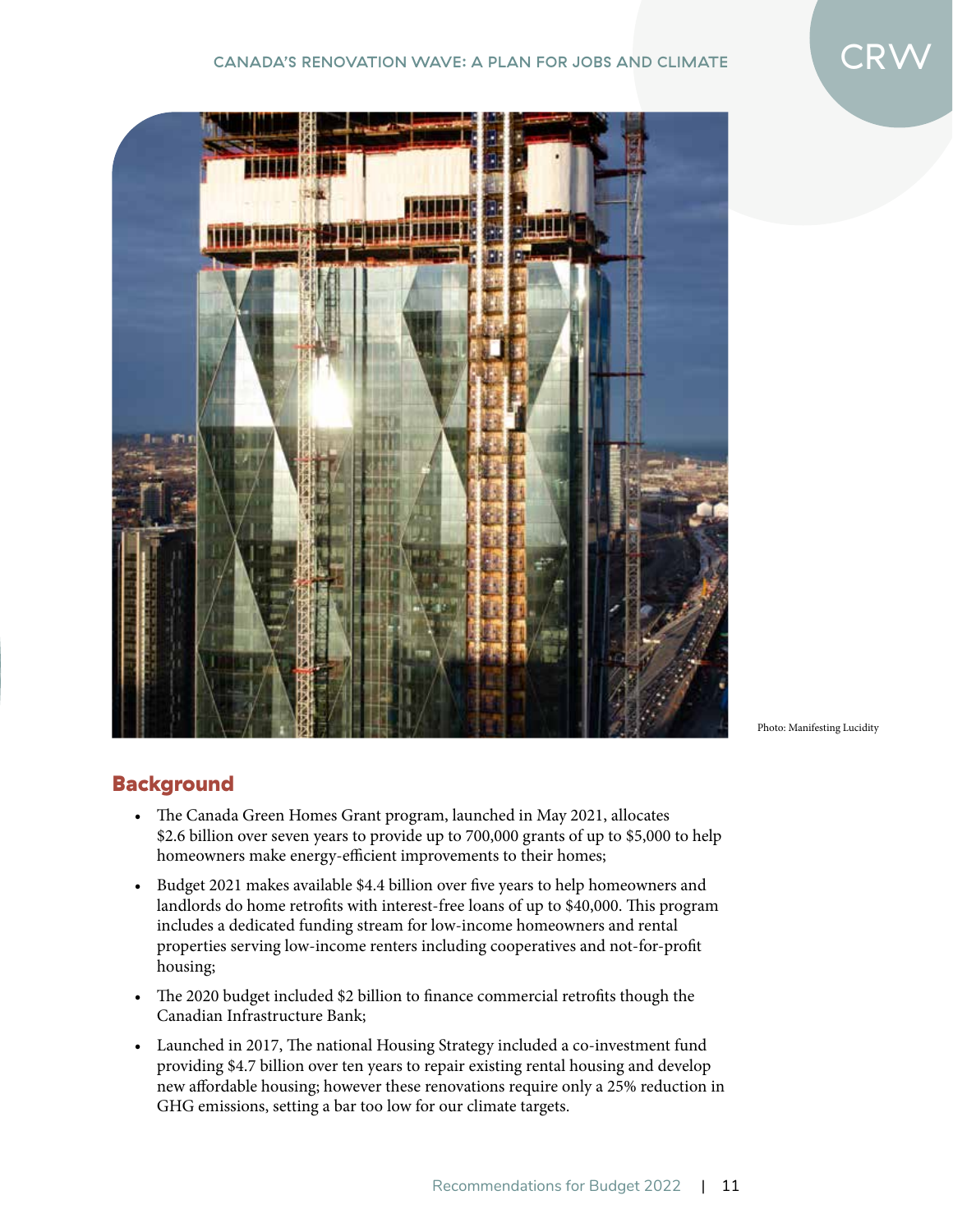# Recommended Investment:

The federal government, in partnership with the provinces, should invest \$10-15 billion **per year for ten years** to enable the renovation wave, including:

- **\$10 billion per year** to fund deep retrofits for residential and commercial buildings, with programs covering 50-75% of the incremental cost of the upgrades needed (above normal replacement costs) to decarbonize and climate-proof buildings and homes [CMHC, NRCan, CIB, HC];
- \$2 billion per year to fund no-cost deep retrofits for low-income households<sup>4</sup> and top-up for the renovation of social housing through the National Housing Strategy, including climate adaptation measures<sup>5</sup> [CMHC, HC];
- **\$540 million per year** for deep retrofits and improved energy efficiency in new construction projects in Indigenous communities<sup>6</sup> [ISC, CMHC, CIB];
- **\$300 million per year** for skill development, capacity building and recruitment,<sup>7</sup> with funds earmarked to increase diversity in the retrofit economy and additional support for roll out in Northern and Indigenous communities [NRCan, ISED, HC, ISC];
- **\$100 million per year** to fund market development initiatives to resolve systemic barriers to deep retrofits and facilitate large-scale roll out of new integrated retrofit offerings<sup>8,9</sup> [NRCan, ISED]; and
- The federal government should also capitalize a loan guarantee program to reduce the risk to private financing of building retrofits.<sup>10</sup> [CMHC, CIB, NRCan]

<sup>4</sup> Brendan Haley, "Low-income households should be a priority for federal energy e#ciency funding." *Policy Options* (2021). https://policyoptions.irpp.org/magazines/february-2021/low-income-households-should-be-a-priority-for-federalenergy-efficiency-funding/

<sup>5</sup> Currently, renovations funded through the NHS must only reach a 25% reduction in carbon reductions, making it difficult for cash-strapped housing societies to justify spending more to achieve deeper emissions reductions and integrate climate adaptation measures.

<sup>6</sup> Based on the costs estimate of Indigenous Clean Energy in their Energy Foundations report: https://icenet.work/ attachment?file=qrecQf4HdFgB4OHm6gR5yQ==

<sup>7</sup> This mirrors the recommendations of the Canada Green Building Council and Efficiency Canada: see https://www.cagbc. org/News/EN/2020/20200513\_News\_Release.aspx and https://www.e#ciencycanada.org/wp-content/uploads/2020/09/ EffCan-2020-Advocacy-federal-Pre-budget-submission.pdf

<sup>8</sup> This echoes The Atmospheric Fund's 2021 Budget recommendations (TAF). TAF, "2021 Federal Budget Recommendations." https://taf.ca/wp-content/uploads/2021/02/TAF-fedbudgetsubmission-2021-02-19.pdf 9 In the Netherlands, the "Energiesprong" (energy leap) is a successful example of such a market development approach (https://www.pembina.org/blog/gef-energiesprong), which is now being incorporated in initiatives across Canada (https:// tinyurl.com/DeepRetrofitMap), including Pembina's Reframed Initiative. See also the upcoming paper by Efficiency Canada on mission-driven innovation.

<sup>10</sup> Équiterre and the Pembina Institute, "Federal Policies for Low-Carbon Buildings: A blueprint to implement the PanCanadian Framework buildings strategy." https://www.pembina.org/pub/federal-buildings-blueprint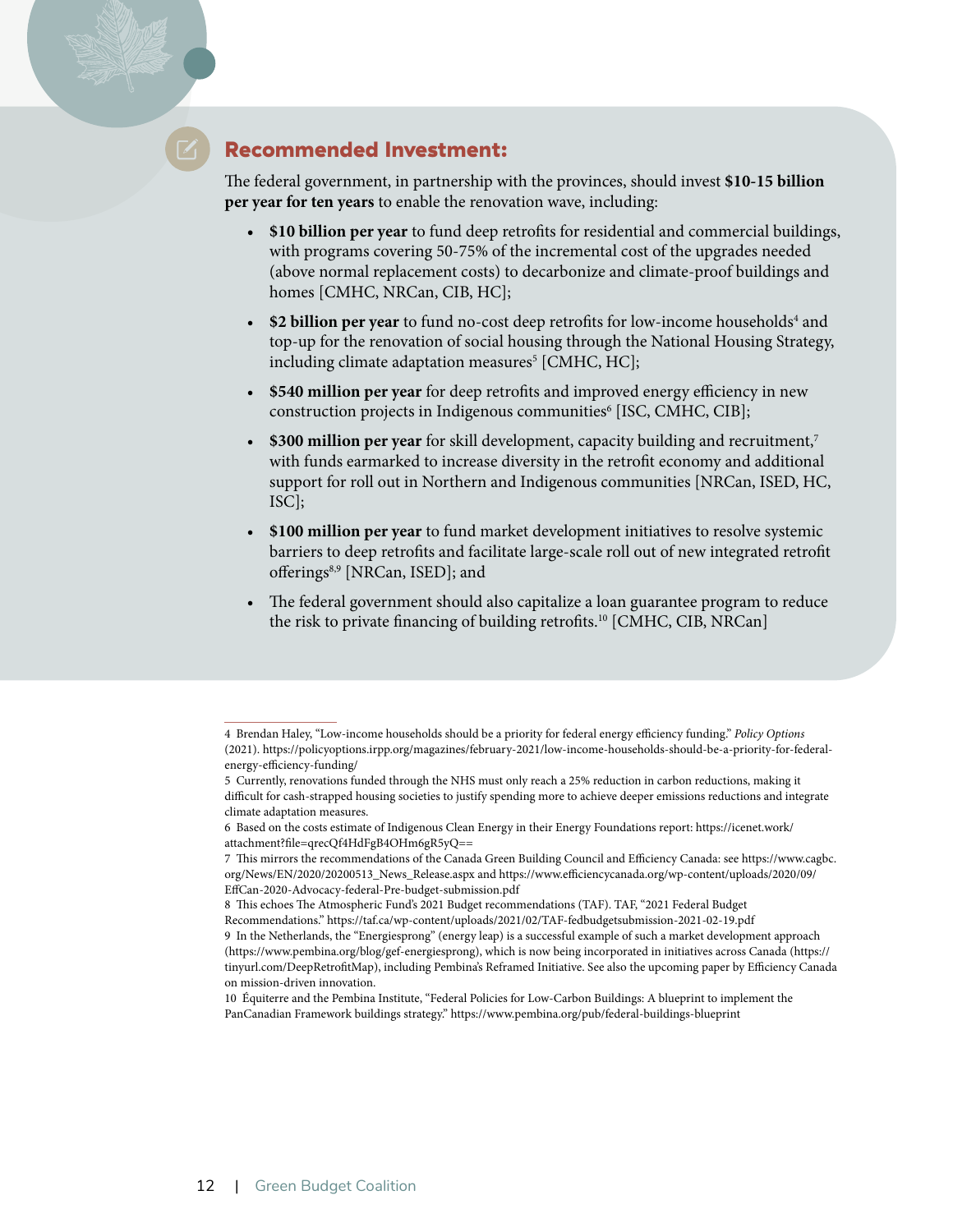

Photo: Ayman Hallak

These are fiscally sound investments: energy retrofit programs more than pay for themselves through revenues generated by taxation, returning \$2 to \$5 to public coffers per program dollar spent.<sup>11,12</sup> They can also generate savings in health care costs due to improvement in indoor air quality and thermal comfort.<sup>13,14</sup> To this end, Health Canada should be involved in designing these programs to ensure integration of relevant health standards and considerations, such as climate adaptation, radon remediation, asbestos removal, air filtration, fire safety, and seismic upgrades.

<sup>11</sup> Modelling by Dunsky and the Center for Spatial Economics in 2018 estimates the spending cost for the PCF+ scenario at \$154.7 billion over 13 years, and the resulting net additional provincial and federal tax revenue to be \$348.7 billion over that period: 2.3 times the program spending. See Table 15, Table 27, Table 28 of Dunsky Energy Consulting, "The economic impact of improved energy e#ciency in Canada." https://cleanenergycanada.org/wp-content/uploads/2018/04/ TechnicalReport\_EnergyE#ciency\_20180403\_FINAL.pdf

<sup>12</sup> A 2011 study compared the costs of the program to the public revenues generated by Germany's KfW development bank's "energy efficiency renovation" program through taxes concluded that the program returned nearly four times more to the public coffers than it costs; more than five times if reduction in unemployment benefits were included. https://www. pembina.org/reports/passive-house-report-2016.pdf (page 124) based on KfW Bankengruppe, "Impact on Public Budgets of KfW Promotional Programmes in the Field of 'Energy-E#cient Building and Rehabilitation.'" https://www.buildup.eu/en/ practices/publications/impact-public-budgets-kfw-promotional-programmes-field-energy-efficient

<sup>13</sup> A 2015 study found that retrofitting residential buildings in Toronto to comply with minimum building code regulations can save US\$2.3 billion/year in health care. M.S. Zuraimi, and Z. Tan, "Impact of residential building regulations on reducing indoor exposures to outdoor PM2.5 in Toronto." *Building and Environment*, (2015). https://doi.org/10.1016/j. buildenv.2015.03.010

<sup>14</sup> Federation of Canadian Municipalities and the Insurance Bureau of Canada, "Investing In Canada's Future." https://fcm. ca/en/resources/investing-in-canadas-future